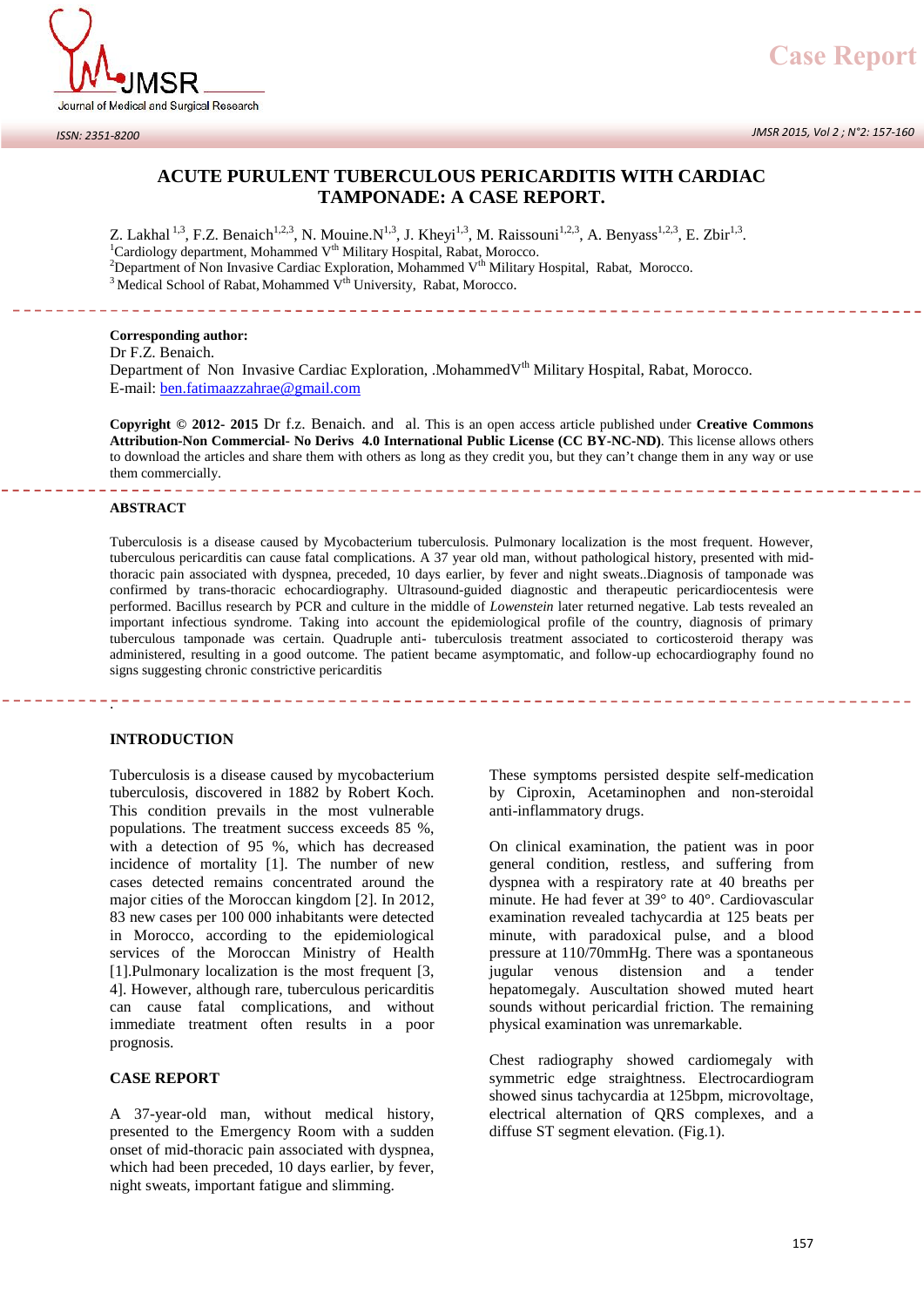# **LASE REPOPT**<br>JMSR 2015, *Vol 2 ; N°2*: 157-160 **Case Report Case Report**



#### *ISSN: 2351-8200*



confirmed by trans-thoracic echocardiography revealing abundant circumferential pericardial Diagnosis of tamponade was suspected, then<br>confirmed by trans-thoracic echocardiography<br>revealing abundant circumferential pericardial<br>effusion measuring 40mm, with prolonged collapse<br>of the right atrium and ventricle, par Diagnosis of tamponade was suspected, then<br>confirmed by trans-thoracic echocardiography<br>revealing abundant circumferential pericardial<br>effusion measuring 40mm, with prolonged collapse<br>of the right atrium and ventricle, par Diagnosis of tamponade was suspected, then<br>confirmed by trans-thoracic echocardiography<br>revealing abundant circumferential pericardial<br>effusion measuring 40mm, with prolonged collapse<br>of the right atrium and ventricle, par inspiration flow. complexes, and a diffuse ST segment elevation<br>Diagnosis of tamponade was suspected, t<br>confirmed by trans-thoracic echocardiogra<br>revealing abundant circumferential pericar<br>effusion measuring 40mm, with prolonged colla<br>of th suspected, the<br>echocardiograp<br>ential pericard<br>prolonged collar<br>tricle, paradoxi





This pericardial effusion had a dense<br>microvoltage and electrical alternation of QRS<br>complexes, and a diffuse ST segment elevation<br>hyperechoic bands. Ultrasound-guided diagnostic<br>and therapeutic pericardiocentesis was carr Figure 3: Trans-thoracic echocardiography showing<br>paradoxical septum<br>This pericardial effusion had a dense<br>echogenicity, with some Figure 3: Trans-thoracic echocardiography showing<br>paradoxical septum<br>This pericardial effusion had a dense<br>inhomogeneous echogenicity, with some<br>hyperechoic bands. Ultrasound-guided diagnostic Figure 3: Trans-thoracic echocardiography showing<br>paradoxical septum<br>This pericardial effusion had a dense<br>inhomogeneous echogenicity, with some<br>hyperechoic bands. Ultrasound-guided diagnostic<br>and therapeutic pericardiocen paradoxical septum<br>
This pericardial effusion had a dense<br>
inhomogeneous echogenicity, with some<br>
hyperechoic bands. Ultrasound-guided diagnostic<br>
and therapeutic pericardiocentesis was carried out.<br>
Two liters of a cloudy This pericardial effusion had a dense<br>inhomogeneous echogenicity, with some<br>hyperechoic bands. Ultrasound-guided diagnostic<br>and therapeutic pericardiocentesis was carried out.<br>Two liters of a cloudy yellow and slightly vis This pericardial effusion had a dense<br>inhomogeneous echogenicity, with some<br>hyperechoic bands. Ultrasound-guided diagnostic<br>and therapeutic pericardiocentesis was carried out.<br>Two liters of a cloudy yellow and slightly vis Figure 3: Trans-thoracic echocardiography showing<br>paradoxical septum<br>This pericardial effusion had a dense<br>inhomogeneous echogenicity, with some<br>hyperechoic bands. Ultrasound-guided diagnostic<br>and therapeutic pericardiocen



Figure 4: aspect of the pericardial fluid.

Figure 4: aspect of the pericardial fluid.<br>Direct examination revealed the presence of<br>14 400/mm<sup>3</sup> white cells (99 % neutrophils) and<br>gram-negative bacilli. Bacillus research by PCR 14  $400/\text{mm}^3$  white cells (99 % neutrophils) and gram-negative bacilli. Bacillus research by PCR and culture in the Lowenstein medium later returned negative. Lab tests revealed an important Direct examination revealed the presence of 14 400/mm<sup>3</sup> white cells (99 % neutrophils) and gram-negative bacilli. Bacillus research by PCR and culture in the Lowenstein medium later returned negative. Lab tests revealed Direct examination revealed the presence of 14 400/mm<sup>3</sup> white cells (99 % neutrophils) and gram-negative bacilli. Bacillus research by PCR and culture in the Lowenstein medium later returned negative. Lab tests revealed 14 400/mm<sup>3</sup> white cells (99 % neutrophils) and<br>gram-negative bacilli. Bacillus research by PCR<br>and culture in the Lowenstein medium later<br>returned negative. Lab tests revealed an important<br>infectious syndrome with 29 700 gram-negative bacilli. Bacillus research by PCR<br>and culture in the Lowenstein medium later<br>returned negative. Lab tests revealed an important<br>infectious syndrome with 29 700/mm<sup>3</sup>of white<br>blood cells, predominantly neutro and culture in the Lowenstein<br>returned negative. Lab tests reveale<br>infectious syndrome with 29 700<br>blood cells, predominantly neutrop<br>mg /l, Sedimentary rate42 mm, fibri<br>and pro – calcitonin47.53ng /ml.<br>When considering th returned negative. Lab tests revealed an important<br>infectious syndrome with 29 700/mm<sup>3</sup>of white<br>blood cells, predominantly neutrophils, CRP 322<br>mg /l, Sedimentary rate42 mm, fibrinogen 7.61g /l<br>and pro – calcitonin47.53n

blood cells, predominantly neutrophils, CRP 322 mg  $\Lambda$ , Sedimentary rate42 mm, fibrinogen 7.61g  $\Lambda$  and pro – calcitonin47.53ng  $\Lambda$ ml.<br>When considering the epidemiological profile of Morocco regarding tuberculosis, the mg  $\Lambda$ , Sedimentary rate42 mm, fibrinogen 7.61g  $\Lambda$ <br>and pro – calcitonin47.53ng  $\Lambda$ .<br>When considering the epidemiological profile of<br>Morocco regarding tuberculous tamponade was certain.<br>Quadruple anti- tuberculous chem primary tuberculous tamponade was certain. and pro – calcitonin47.53ng/ml.<br>When considering the epidemiological profile of<br>Morocco regarding tuberculosis, the diagnosis of a<br>primary tuberculous tamponade was certain.<br>Quadruple anti- tuberculosis chemotherapy<br>associ When considering the epidemiological profile of<br>Morocco regarding tuberculosis, the diagnosis of a<br>primary tuberculous tamponade was certain.<br>Quadruple anti-tuberculosis chemotherapy<br>associated to corticosteroids was admin Morocco regarding tuberculosis, the diagnosis of a<br>primary tuberculous tamponade was certain.<br>Quadruple anti- tuberculosis chemotherapy<br>associated to corticosteroids was administered.<br>Consequently were noted the disappeara primary tuberculous tamponade was certain.<br>Quadruple anti- tuberculosis chemotherapy<br>associated to corticosteroids was administered.<br>Consequently were noted the disappearance of<br>dyspnea, a blood pressure increase to 120/75 Quadruple anti- tuberculosis chemotherapy<br>associated to corticosteroids was administered.<br>Consequently were noted the disappearance of<br>dyspnea, a blood pressure increase to 120/75<br>mmHg, and a heart rate decrease to 95bpm.<br> associated to corticosteroids was administered.<br>Consequently were noted the disappearance of<br>dyspnea, a blood pressure increase to 120/75<br>mmHg, and a heart rate decrease to 95bpm.<br>Electrocardiogram showed the disappearance Figure 4: aspect of the pericardial fluid.<br>Direct examination revealed the presence of<br>14 400/mm<sup>3</sup> white cells (99 % neutrophils) and<br>gram-negative bacilli. Bacillus research by PCR<br>and culture in the Lowenstein medium l

#### *JMSR 2015, Vol 2 ; N°2: 157-160*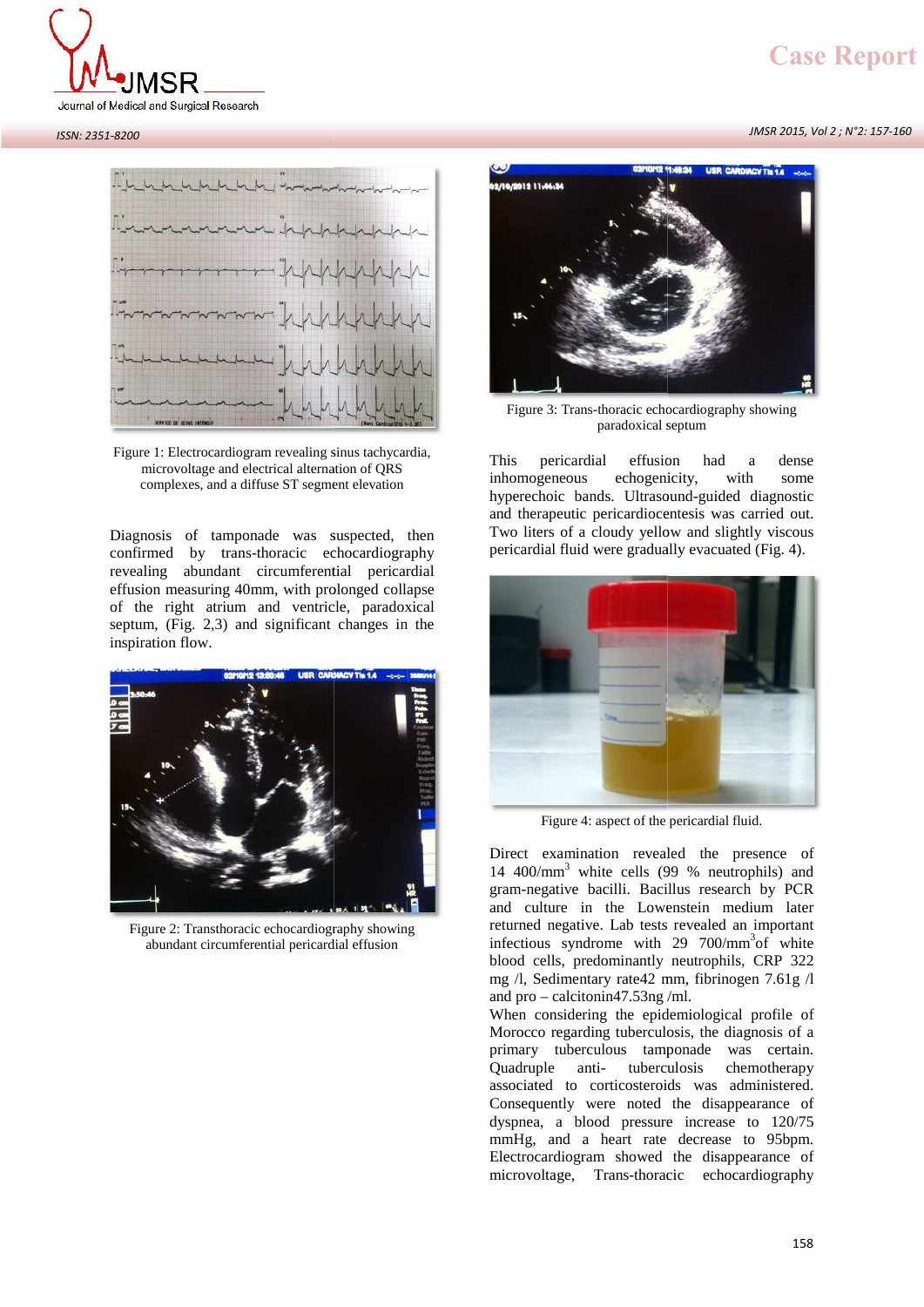

showed a decrease of pericardial effusion abundance to less than 5mm, and lab tests revealed a pseudo- normalization of the infection markers: CRP 24mg/l, SR 12 mm, fibrinogen 3.24g /l, and pro-calcitonin 0.009ng/ml.

After 12 months, the patient was asymptomatic,<br>with a complete remission. Follow-up a complete remission. Follow-up echocardiography found no signs suggesting a chronic constrictive pericarditis. Epidemiological investigation in the patient's family was unremarkable.

## **DISCUSSION**

Despite its rapidly progressive atypical presentation, and purulent character in an immune competent subject, this observation reminds us that tuberculosis will continue to surprise us with its clinical polymorphism.

Pericardial location represents 1-2 % of extra pulmonary tuberculosis [5]. This prevalence may reach 65 % in HIV-infected patients [6,7]. It primarily affects young patients under 40 years [7, 8]. Pericardial location is usually secondary to bacterial spread by way of hematogenous or lymphatic dissemination but rarely by contiguity [9]. In ganglion locations, mediastinal involvement is the most common after cervical involvement, 54 % versus 70% [10]. In a study of 221 patients, CT scan objectified presence in 60% of cases of lymphadenopathy in the lodge BARETY; Identification of an inflammatory lymphadenopathy should guide diagnosis to tuberculosis, especially in the presence of signs of tubercular infiltration. Tuberculous pericarditis is chronic or sub-acute. It is usually responsible for abundant but well tolerated pericardial effusion [11]. The evolution towards tamponade is rare and is seen in the context of a chronic tuberculous pericarditis or in immunodeficiency [12]. Acute onset tuberculous pericarditis, with rapid progression to tamponade, has not been reported in medical literature [13].

This atypical clinical form in our patients is also characterized by the purulent nature of the pericardial effusion. Usually, the presence of purulent pericardial fluid indicated the implication of pyogenic germs. Another unique aspect of our biological observation was the predominance of neutrophils in the pericardial fluid, which is extremely rare, and the tuberculin anergy, that is rare in adult population. It would be a limiting factor necessary for the expression of cellular immunity responsible for tuberculin anergy cooperation [14].

The diagnosis of tuberculous pericarditis is initially suspected in the presence of classic signs of tuberculosis, called impregnation, and often

#### *JMSR 2015, Vol 2 ; N°2: 157-160*

associated with chronic dry cough and precordial chest pain [15]. Trans-thoracic echocardiography is essential to diagnosis, especially in the case of an insidious disease with inaugural tamponade. It's typically identified as fibrous fringes appendues pericardium, but non-specific to tuberculosis. Microbiological diagnosis is rarely obtained [16, 17]. Identification of the bacillus of Koch in the pericardial fluid in our patient was negative. The response to treatment was a valuable diagnosis argument in our case. It is based on a combination of quadruple antituberculosis chemotherapy (isoniazid, rifampicin, pyrazinamide and ethambutol) for two months, supported by dual therapy (isoniazid and rifampicin) for four more months [18]. Indication for oral corticosteroid therapy remains controversial. Its benefit in terms of mortality reduction and prevention of progression to constriction is uncertain [19]. Constrictive pericarditis is a possible severe complication, whose frequency increases from 31.65 % to 52.74 % when the pericardial fluid is purulent [20]

#### **CONCLUSION**

In comparison with other cases reported in the literature, our case highlights the great clinical and biological tuberculosis polymorphism. It appears that pericardial location, although rare, is unpredictable and maybe life-threatening. The diagnosis by isolation of Koch Mycobacterium remains difficult and time consuming. Every clinician is led to suspect and suggest the diagnosis of tuberculosis whenever the general signs are highly suggestive, especially given the highly suggestive, especially given the epidemiological context of the patient's geographical location. In our patient, the rapid introduction of anti-tuberculosis treatment reduces short-term and long-term complications, such as tamponade and pericardial constriction.

## **REFRENCES**:

- 1. Data whowlc-i-p: Global tuberculosis report 2013. In Book Global tuberculosis report, 2013. Edited by Global tuberculosis report 2013. Switzerland: World Health Organization (WHO); 2013.
- 2. OMS. Rapport 2013 sur la lutte contre la tuberculose dans le monde.
- 3. Christian Kakisingi Ngama, Michel Manika Muteya. Clinical and epidemiological profile of tuberculosis in the health area of lubumbashi. Pan Afr Med J. 2014; 17: 70.
- 4. Che D, Antoine D. Epidémiologie de la tuberculose en France en 2008. Med Mal Infect. 2011 Jul; 41(7):372–8.